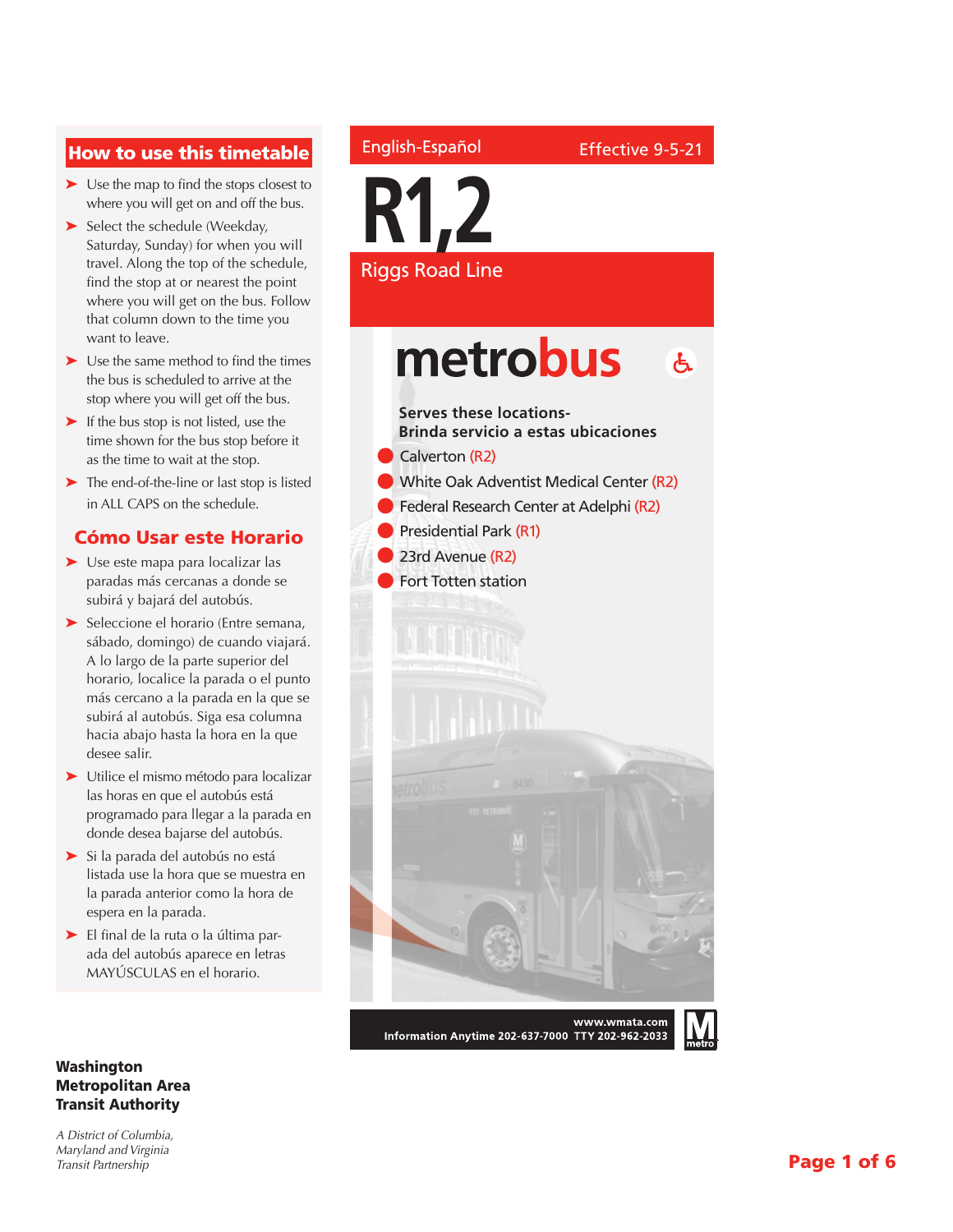

Route R2 operates as a loop in the Calverton area. Southbound passengers at stops in the first half of the loop should board a northbound trip and remain on the bus at the end of the line for the return trip southbound. No fare penalty. Northbound passengers destined for stops on the second half of the loop may remain on the bus at the end of the line and continue on the return trip southbound to any stop as far as Cherry Hill Rd. and Powder Mill Rd. at no fare penalty.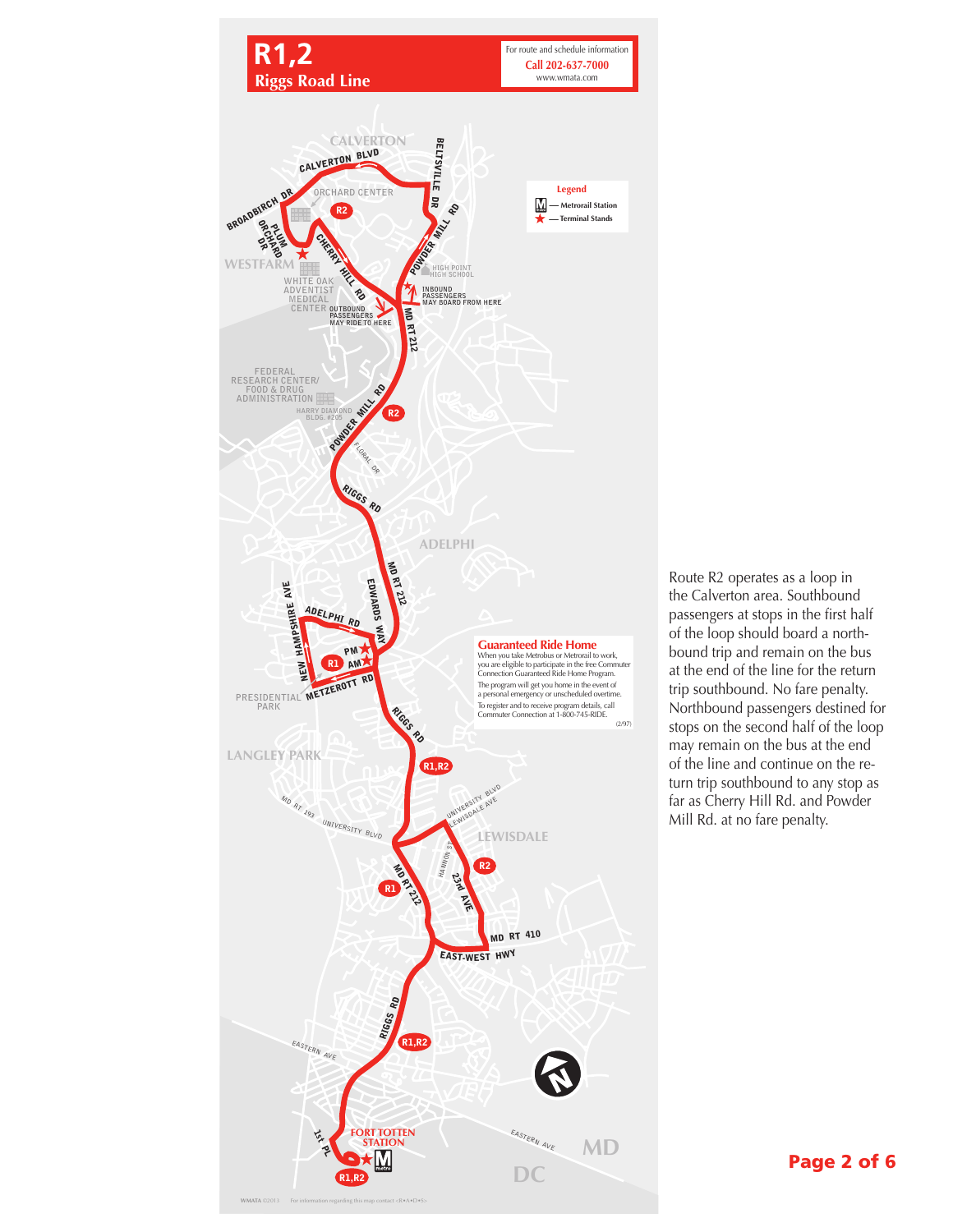| Southbound to Fort Totten station |                                                                |                                               |                                 |                                                   |                                                      |                                                        |                                                |                                     |                                                |                                                         |  |
|-----------------------------------|----------------------------------------------------------------|-----------------------------------------------|---------------------------------|---------------------------------------------------|------------------------------------------------------|--------------------------------------------------------|------------------------------------------------|-------------------------------------|------------------------------------------------|---------------------------------------------------------|--|
|                                   |                                                                |                                               |                                 |                                                   |                                                      |                                                        | <b>Monday thru Friday</b> - De Lunes a viernes |                                     |                                                |                                                         |  |
| Route<br>Number                   | Plum<br>Orchard<br>Dr. &<br>Broad-<br>birch Dr.<br>(Calverton) | Powder<br>Mill Rd. &<br>Cherry<br>Hill<br>Rd. | Metzerott<br>Rd. &<br>Riggs Rd. | New<br>Hamp-<br>shire<br>Ave. &<br>Adelphi<br>Rd. | <b>Riggs</b><br>Rd. &<br>Edwards<br>Way<br>(Adelphi) | <b>Riggs</b><br>Rd. &<br>Univer-<br>sity<br>Blvd.<br>ш | 23rd Ave.<br>&<br>Hannon<br>St.<br>(Lewisdale) | Riggs Rd.<br>&<br>East-West<br>Hwy. | Riggs<br>Rd. &<br>Eastern<br>Ave.<br>(DC Line) | <b>FORT</b><br><b>TOTTEN</b><br>$\overline{\mathsf{M}}$ |  |
|                                   |                                                                |                                               |                                 |                                                   | <b>AM Service - Servicio matutino</b>                |                                                        |                                                |                                     |                                                |                                                         |  |
| R1<br>R <sub>1</sub>              | ÷,<br>Ĭ.                                                       | ÷,                                            | 4:35<br>5:00                    | 4:38<br>5:03                                      | 4:42<br>5:07                                         | 4:49<br>5:14                                           | ÷,                                             | 4:56<br>5:21                        | 4:58<br>5:23                                   | 5:03<br>5:28                                            |  |
| R <sub>2</sub>                    | 5:13                                                           | 5:18                                          | ÷,                              | $\bar{\phantom{a}}$                               | 5:25                                                 | 5:32                                                   | 5:33                                           | 5:41                                | 5:46                                           | 5:50                                                    |  |
| R <sub>1</sub><br>R <sub>2</sub>  | 5:40                                                           | 5:45                                          | 5:35<br>L.                      | 5:38<br>ä,                                        | 5:42<br>5:52                                         | 5:49<br>5:59                                           | 6:00                                           | 5:56                                | 5:58<br>6:13                                   | 6:03<br>6:17                                            |  |
| R <sub>1</sub>                    | $\overline{a}$                                                 | $\frac{1}{2}$                                 | 6:00                            | 6:03                                              | 6:07                                                 | 6:14                                                   | $\overline{\phantom{0}}$                       | 6:08<br>6:21                        | 6:23                                           | 6:28                                                    |  |
| R <sub>2</sub>                    | 6:03                                                           | 6:08                                          |                                 | $\overline{\phantom{a}}$                          | 6:15                                                 | 6:22                                                   | 6:23                                           | 6:31                                | 6:36                                           | 6:40                                                    |  |
| R <sub>1</sub>                    | $\overline{a}$                                                 | $\label{eq:reduced}$                          | 6:25                            | 6:28                                              | 6:32                                                 | 6:39                                                   | ÷,                                             | 6:46                                | 6:48                                           | 6:53                                                    |  |
| R <sub>2</sub>                    | 6:29                                                           | 6:34                                          | i,                              | $\overline{\phantom{a}}$                          | 6:41                                                 | 6:49                                                   | 6:50                                           | 6:56                                | 7:01                                           | 7:05                                                    |  |
| R <sub>1</sub>                    |                                                                | $\overline{a}$                                | 6:45                            | 6:49                                              | 6:53                                                 | 7:01                                                   | $\overline{a}$                                 | 7:07                                | 7:09                                           | 7:14                                                    |  |
| R <sub>2</sub>                    | 6:44                                                           | 6:49                                          |                                 | $\overline{a}$                                    | 6:56                                                 | 7:04                                                   | 7:05                                           | 7:11                                | 7:16                                           | 7:20                                                    |  |
| R <sub>1</sub>                    |                                                                | Ĭ.                                            | 7:05                            | 7:09                                              | 7:13                                                 | 7:21                                                   |                                                | 7:27                                | 7:29                                           | 7:34                                                    |  |
| R <sub>2</sub>                    | 6:59                                                           | 7:05                                          | i,                              | L                                                 | 7:14                                                 | 7:23                                                   | 7:24                                           | 7:33                                | 7:38                                           | 7:41                                                    |  |
| R <sub>1</sub>                    |                                                                | ÷,                                            | 7:25                            | 7:30                                              | 7:33                                                 | 7:41                                                   |                                                | 7:47                                | 7:49                                           | 7:55                                                    |  |
| R <sub>2</sub>                    | 7:23                                                           | 7:29                                          |                                 |                                                   | 7:38                                                 | 7:47                                                   | 7:48                                           | 7:57                                | 8:02                                           | 8:05                                                    |  |
| R <sub>1</sub>                    | $\overline{a}$                                                 | $\overline{\phantom{0}}$                      | 7:45                            | 7:50                                              | 7:53                                                 | 8:01                                                   | $\overline{a}$                                 | 8:07                                | 8:09                                           | 8:15                                                    |  |
| R <sub>2</sub>                    | 7:41                                                           | 7:47                                          |                                 | $\overline{a}$                                    | 7:56                                                 | 8:05                                                   | 8:06                                           | 8:15                                | 8:20                                           | 8:23                                                    |  |
| R <sub>1</sub>                    | $\frac{1}{2}$                                                  | $\overline{\phantom{a}}$                      | 8:05                            | 8:10                                              | 8:13                                                 | 8:20                                                   | $\overline{a}$                                 | 8:26                                | 8:28                                           | 8:32                                                    |  |
| R1                                |                                                                |                                               | 8:20                            | 8:25                                              | 8:28                                                 | 8:35                                                   | $\overline{a}$                                 | 8:41                                | 8:43                                           | 8:47                                                    |  |
| R <sub>2</sub><br>R <sub>1</sub>  | 8:12                                                           | 8:17<br>÷,                                    |                                 |                                                   | 8:25<br>8:53                                         | 8:32<br>9:00                                           | 8:33<br>÷,                                     | 8:41<br>9:06                        | 8:46                                           | 8:51                                                    |  |
| R <sub>2</sub>                    | 8:43                                                           | 8:48                                          | 8:45                            | 8:50                                              | 8:56                                                 | 9:03                                                   | 9:04                                           | 9:12                                | 9:08<br>9:17                                   | 9:12<br>9:22                                            |  |
| R2                                | 9:09                                                           | 9:15                                          |                                 |                                                   | 9:23                                                 | 9:30                                                   | 9:32                                           | 9:40                                | 9:45                                           | 9:51                                                    |  |
| R <sub>2</sub>                    | 9:44                                                           | 9:50                                          |                                 |                                                   | 9:58                                                 | 10:05                                                  | 10:07                                          | 10:15                               | 10:20                                          | 10:26                                                   |  |
| R <sub>2</sub>                    | 10:19                                                          | 10:25                                         |                                 | ÷,                                                | 10:33                                                | 10:40                                                  | 10:42                                          | 10:50                               | 10:55                                          | 11:01                                                   |  |
| R <sub>2</sub>                    | 10:54                                                          | 11:00                                         |                                 | $\overline{a}$                                    | 11:08                                                | 11:15                                                  | 11:17                                          | 11:25                               | 11:30                                          | 11:36                                                   |  |
| R2                                | 11:29                                                          | 11:35                                         |                                 |                                                   | 11:43                                                | 11:50                                                  | 11:52                                          | 12:00                               | 12:05                                          | 12:11                                                   |  |
|                                   |                                                                |                                               |                                 |                                                   | <b>PM Service - Servicio vespertino</b>              |                                                        |                                                |                                     |                                                |                                                         |  |
| R <sub>2</sub>                    | 12:04                                                          | 12:10                                         | ÷,                              | $\overline{\phantom{a}}$                          | 12:18                                                | 12:25                                                  | 12:27                                          | 12:35                               | 12:40                                          | 12:46                                                   |  |
| R <sub>2</sub>                    | 12:39                                                          | 12:45                                         |                                 |                                                   | 12:53                                                | 1:00                                                   | 1:02                                           | 1:10                                | 1:15                                           | 1:21                                                    |  |
| R <sub>2</sub>                    | 1:14                                                           | 1:20                                          | i,                              | ÷,                                                | 1:28                                                 | 1:35                                                   | 1:37                                           | 1:45                                | 1:50                                           | 1:56                                                    |  |
| R <sub>2</sub>                    | 1:49                                                           | 1:55                                          |                                 | $\overline{a}$                                    | 2:03                                                 | 2:10                                                   | 2:12                                           | 2:20                                | 2:25                                           | 2:31                                                    |  |
| R2                                | 2:24                                                           | 2:30                                          | ÷,                              | ÷,                                                | 2:38                                                 | 2:45                                                   | 2:47                                           | 2:55                                | 3:00                                           | 3:06                                                    |  |
| R <sub>2</sub>                    | $\overline{a}$                                                 | $*2:50$                                       |                                 |                                                   | 2:59                                                 | 3:07                                                   | 3:13                                           | 3:17                                | 3:20                                           | 3:25                                                    |  |
| R <sub>2</sub><br>R <sub>2</sub>  | 2:59                                                           | 3:05                                          | L,                              | ÷,<br>L.                                          | 3:13                                                 | 3:20<br>3:55                                           | 3:22                                           | 3:30                                | 3:35                                           | 3:41                                                    |  |
| R <sub>2</sub>                    | 3:32<br>4:02                                                   | 3:38<br>4:08                                  |                                 |                                                   | 3:47<br>4:17                                         | 4:25                                                   | 3:57<br>4:27                                   | 4:05<br>4:35                        | 4:09<br>4:39                                   | 4:15<br>4:45                                            |  |
| R <sub>2</sub>                    | 4:29                                                           | 4:35                                          |                                 |                                                   | 4:44                                                 | 4:52                                                   | 4:54                                           | 5:02                                | 5:06                                           | 5:12                                                    |  |
| R <sub>2</sub>                    | 4:59                                                           | 5:05                                          |                                 |                                                   | 5:14                                                 | 5:22                                                   | 5:24                                           | 5:32                                | 5:36                                           | 5:42                                                    |  |
| R <sub>2</sub>                    | 5:19                                                           | 5:25                                          |                                 |                                                   | 5:34                                                 | 5:42                                                   | 5:44                                           | 5:52                                | 5:56                                           | 6:02                                                    |  |
| R <sub>2</sub>                    | 5:38                                                           | 5:43                                          | ÷,                              | $\frac{1}{2}$                                     | 5:52                                                 | 5:58                                                   | 5:59                                           | 6:08                                | 6:12                                           | 6:19                                                    |  |
| R <sub>2</sub>                    | 5:58                                                           | 6:03                                          |                                 |                                                   | 6:12                                                 | 6:18                                                   | 6:19                                           | 6:28                                | 6:32                                           | 6:39                                                    |  |
| R <sub>2</sub>                    | 6:18                                                           | 6:23                                          | ÷,                              | $\frac{1}{2}$                                     | 6:32                                                 | 6:38                                                   | 6:39                                           | 6:48                                | 6:52                                           | 6:59                                                    |  |
| R <sub>2</sub>                    | 6:38                                                           | 6:43                                          |                                 | $\overline{\phantom{m}}$                          | 6:52                                                 | 6:58                                                   | 6:59                                           | 7:08                                | 7:12                                           | 7:19                                                    |  |
| R <sub>2</sub>                    | 6:58                                                           | 7:03                                          | ÷,                              | L,                                                | 7:12                                                 | 7:18                                                   | 7:19                                           | 7:28                                | 7:32                                           | 7:39                                                    |  |
| R <sub>2</sub>                    | 7:18                                                           | 7:23                                          |                                 | $\frac{1}{2}$                                     | 7:32                                                 | 7:38                                                   | 7:39                                           | 7:48                                | 7:52                                           | 7:59                                                    |  |
| R <sub>2</sub>                    | 7:47                                                           | 7:51                                          | ÷,                              | $\overline{\phantom{a}}$                          | 7:59                                                 | 8:04                                                   | 8:05                                           | 8:12                                | 8:14                                           | 8:20                                                    |  |
| R <sub>2</sub>                    | 8:17                                                           | 8:21                                          |                                 | $\overline{\phantom{a}}$                          | 8:29                                                 | 8:34                                                   | 8:35                                           | 8:42                                | 8:44                                           | 8:50                                                    |  |
| R <sub>2</sub>                    | 9:02                                                           | 9:06                                          | ÷                               | $\overline{\phantom{a}}$                          | 9:14                                                 | 9:19                                                   | 9:20                                           | 9:27                                | 9:29                                           | 9:35                                                    |  |
| R <sub>2</sub><br>R <sub>2</sub>  | 9:57<br>10:37                                                  | 10:01<br>10:41                                |                                 | L,                                                | 10:09<br>10:49                                       | 10:14<br>10:54                                         | 10:15<br>10:55                                 | 10:22<br>11:02                      | 10:24<br>11:04                                 | 10:30<br>11:10                                          |  |

■<sup>*-R1 stop is on Riggs Rd. south of University Blvd. R2 stop in on University Blvd. east of Riggs Rd.*</sup>

**\****—Trip operates only when public school is open and departs High Point High School at 2:44 PM.*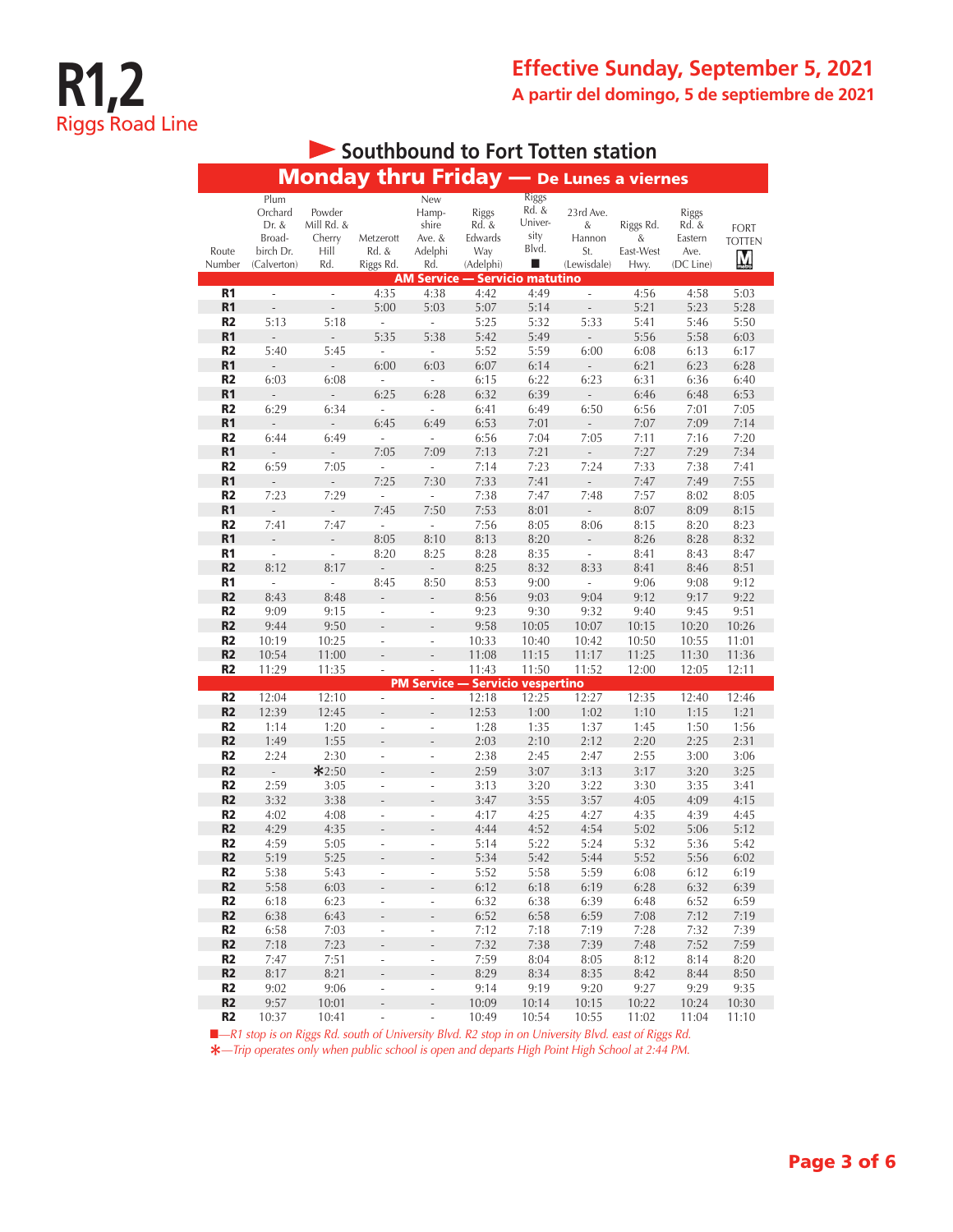# **R1,2** Riggs Road Line

| Northbound To Calverton          |                                            |                                                |                                     |                                         |                                       |                                                      |                                                                           |                                  |                                               |                                                                  |  |
|----------------------------------|--------------------------------------------|------------------------------------------------|-------------------------------------|-----------------------------------------|---------------------------------------|------------------------------------------------------|---------------------------------------------------------------------------|----------------------------------|-----------------------------------------------|------------------------------------------------------------------|--|
|                                  |                                            | <b>Monday thru Friday</b> - De Lunes a viernes |                                     |                                         |                                       |                                                      |                                                                           |                                  |                                               |                                                                  |  |
| Route<br>Number                  | Fort<br>Totten<br>$\underline{\mathsf{M}}$ | Riggs<br>Rd. &<br>Eastern<br>Ave.<br>(DC Line) | Riggs Rd.<br>&<br>East-West<br>Hwy. | 23rd Ave.<br>&<br>Lewisdale<br>Dr.      | Riggs<br>Rd. &<br>University<br>Blvd. | &<br>Riggs<br>Rds.                                   | <b>New</b><br>Metzerott Hampshire Riggs Rd. &<br>Ave. &<br>Adelphi<br>Rd. | Edwards<br>Way<br>(ADELPHI)      | Powder<br>Mill Rd.<br>&<br>Cherry Hill<br>Rd. | Plum<br>Orchard Dr.<br>& Broad-<br>birch Dr.<br>(CALVER-<br>TON) |  |
|                                  |                                            |                                                |                                     | <b>AM Service -</b>                     |                                       | <b>Servicio matutino</b>                             |                                                                           |                                  |                                               |                                                                  |  |
| R <sub>2</sub>                   | L.                                         | L,                                             | L.                                  | ÷,                                      | ÷,                                    | ä,                                                   | $\overline{a}$                                                            | $\overline{a}$                   | 5:00                                          | 5:10                                                             |  |
| R <sub>2</sub>                   | $\frac{1}{2}$                              | Ĭ.                                             | $\overline{a}$                      | $\overline{a}$                          | $\overline{a}$                        | L.                                                   | ÷,                                                                        | $\overline{\phantom{a}}$         | 5:27                                          | 5:37                                                             |  |
| R <sub>2</sub>                   | 5:10                                       | 5:16                                           | 5:18                                | 5:26                                    | 5:27                                  | ÷,                                                   |                                                                           | 5:32                             | 5:39                                          | 5:50                                                             |  |
| R <sub>2</sub><br>R <sub>2</sub> | 5:34<br>÷,                                 | 5:40<br>÷,                                     | 5:42<br>$\frac{1}{2}$               | 5:50<br>i,                              | 5:51<br>÷,                            | ÷,                                                   | ٠                                                                         | 5:56<br>$\overline{\phantom{a}}$ | 6:03<br>6:29                                  | 6:14<br>6:39                                                     |  |
| R <sub>2</sub>                   | 6:01                                       | 6:07                                           | 6:09                                | 6:17                                    | 6:18                                  | $\overline{a}$                                       | $\overline{\phantom{a}}$                                                  | 6:23                             | 6:30                                          | 6:41                                                             |  |
| R <sub>2</sub>                   | 6:25                                       | 6:31                                           | 6:33                                | 6:41                                    | 6:42                                  | L.                                                   | L.                                                                        | 6:47                             | 6:54                                          | 7:05                                                             |  |
| R <sub>2</sub>                   | 6:41                                       | 6:48                                           | 6:52                                | 6:59                                    | 7:02                                  |                                                      |                                                                           | 7:06                             | 7:16                                          | 7:26                                                             |  |
| R <sub>2</sub>                   | 7:17                                       | 7:24                                           | 7:28                                | 7:35                                    | 7:38                                  | ÷,                                                   | ÷,                                                                        | 7:42                             | 7:52                                          | 8:02                                                             |  |
| R <sub>2</sub>                   | 7:48                                       | 7:55                                           | 7:59                                | 8:06                                    | 8:09                                  |                                                      |                                                                           | 8:13                             | 8:23                                          | 8:33                                                             |  |
| R <sub>2</sub>                   | 8:18                                       | 8:25                                           | 8:29                                | 8:36                                    | 8:39                                  | ÷,                                                   | $\overline{a}$                                                            | 8:43                             | 8:53                                          | 9:03                                                             |  |
| R <sub>2</sub>                   | 8:53                                       | 9:00                                           | 9:04                                | 9:11                                    | 9:14                                  | L.                                                   |                                                                           | 9:18                             | 9:28                                          | 9:38                                                             |  |
| R <sub>2</sub>                   | 9:28                                       | 9:36                                           | 9:40                                | 9:46                                    | 9:49                                  | ÷,                                                   | ÷                                                                         | 9:55                             | 10:05                                         | 10:14                                                            |  |
| R <sub>2</sub>                   | 10:03                                      | 10:11                                          | 10:15                               | 10:21                                   | 10:24                                 |                                                      |                                                                           | 10:30                            | 10:40                                         | 10:49                                                            |  |
| R <sub>2</sub>                   | 10:38                                      | 10:46                                          | 10:50                               | 10:56                                   | 10:59                                 | ä,                                                   | ä,                                                                        | 11:05                            | 11:15                                         | 11:24                                                            |  |
| R <sub>2</sub>                   | 11:13                                      | 11:21                                          | 11:25                               | 11:31                                   | 11:34                                 |                                                      |                                                                           | 11:40                            | 11:50                                         | 11:59                                                            |  |
| R <sub>2</sub>                   | 11:48                                      | 11:56                                          | 12:00                               | 12:06                                   | 12:09                                 | $\overline{a}$                                       | ÷,                                                                        | 12:15                            | 12:25                                         | 12:34                                                            |  |
|                                  |                                            |                                                |                                     | <b>PM Service - Servicio vespertino</b> |                                       |                                                      |                                                                           |                                  |                                               |                                                                  |  |
| R <sub>2</sub><br>R <sub>2</sub> | 12:23                                      | 12:31                                          | 12:35                               | 12:41                                   | 12:44                                 | $\overline{\phantom{a}}$                             | ÷,                                                                        | 12:50                            | 1:00                                          | 1:09                                                             |  |
| R <sub>2</sub>                   | 12:58<br>1:33                              | 1:06<br>1:41                                   | 1:10<br>1:45                        | 1:16<br>1:51                            | 1:19<br>1:54                          | ÷,                                                   | L,                                                                        | 1:25<br>2:00                     | 1:35<br>2:10                                  | 1:44<br>2:19                                                     |  |
| R <sub>2</sub>                   | 2:08                                       | 2:16                                           | 2:20                                | 2:26                                    | 2:29                                  |                                                      |                                                                           | 2:35                             | 2:45                                          | 2:54                                                             |  |
| R <sub>2</sub>                   | 2:38                                       | 2:46                                           | 2:50                                | 2:56                                    | 2:59                                  | ÷,                                                   | L,                                                                        | 3:05                             | 3:15                                          | 3:24                                                             |  |
| R <sub>2</sub>                   | 3:08                                       | 3:16                                           | 3:20                                | 3:26                                    | 3:29                                  |                                                      |                                                                           | 3:35                             | 3:45                                          | 3:54                                                             |  |
| R <sub>2</sub>                   | 3:28                                       | 3:37                                           | 3:42                                | 3:50                                    | 3:54                                  |                                                      |                                                                           | 3:59                             | 4:10                                          | 4:24                                                             |  |
| R <sub>1</sub>                   | 3:43                                       | 3:49                                           | 3:54                                | $\overline{\phantom{a}}$                | 3:58                                  | 4:07                                                 | 4:12                                                                      | 4:15                             | $\bar{\phantom{a}}$                           | $\mathbb{Z}^2$                                                   |  |
| R <sub>2</sub>                   | 3:58                                       | 4:07                                           | 4:12                                | 4:20                                    | 4:24                                  | ÷,                                                   | J.                                                                        | 4:29                             | 4:40                                          | 4:54                                                             |  |
| R <sub>1</sub>                   | 4:08                                       | 4:14                                           | 4:19                                |                                         | 4:23                                  | 4:32                                                 | 4:37                                                                      | 4:40                             |                                               |                                                                  |  |
| R <sub>2</sub>                   | 4:18                                       | 4:27                                           | 4:32                                | 4:40                                    | 4:44                                  | ÷,                                                   |                                                                           | 4:49                             | 5:00                                          | 5:14                                                             |  |
| R <sub>1</sub>                   | 4:28                                       | 4:34                                           | 4:39                                |                                         | 4:43                                  | 4:52                                                 | 4:57                                                                      | 5:00                             |                                               |                                                                  |  |
| R <sub>2</sub>                   | 4:38                                       | 4:45                                           | 4:50                                | 4:58                                    | 5:02                                  | L.                                                   |                                                                           | 5:07                             | 5:17                                          | 5:28                                                             |  |
| R <sub>1</sub>                   | 4:48                                       | 4:54                                           | 4:59                                | $\blacksquare$                          | 5:04                                  | 5:13                                                 | 5:18                                                                      | 5:21                             | $\overline{\phantom{a}}$                      | $\overline{a}$                                                   |  |
| R <sub>2</sub><br>R <sub>1</sub> | 4:58<br>5:08                               | 5:05<br>5:14                                   | 5:10<br>5:19                        | 5:18                                    | 5:22                                  | $\overline{a}$<br>5:33                               | 5:38                                                                      | 5:27                             | 5:37                                          | 5:48<br>$\overline{a}$                                           |  |
| R <sub>2</sub>                   | 5:18                                       | 5:25                                           | 5:30                                | $\overline{a}$<br>5:38                  | 5:24<br>5:42                          | ÷,                                                   | ÷,                                                                        | 5:41<br>5:47                     | 5:57                                          | 6:08                                                             |  |
| R <sub>1</sub>                   | 5:28                                       | 5:34                                           | 5:39                                | $\overline{a}$                          | 5:44                                  | 5:53                                                 | 5:58                                                                      | 6:01                             |                                               |                                                                  |  |
| R <sub>2</sub>                   | 5:38                                       | 5:45                                           | 5:50                                | 5:58                                    | 6:02                                  | ÷,                                                   |                                                                           | 6:07                             | 6:17                                          | 6:28                                                             |  |
| R <sub>1</sub>                   | 5:48                                       | 5:54                                           | 5:59                                | $\overline{\phantom{a}}$                | 6:04                                  | 6:13                                                 | 6:18                                                                      | 6:21                             | $\qquad \qquad -$                             | $\qquad \qquad \blacksquare$                                     |  |
| R <sub>2</sub>                   | 5:58                                       | 6:05                                           | 6:10                                | 6:18                                    | 6:22                                  | ä,                                                   | $\mathbb{Z}^2$                                                            | 6:27                             | 6:37                                          | 6:48                                                             |  |
| R <sub>1</sub>                   | 6:08                                       | 6:14                                           | 6:19                                | $\sim$                                  | 6:24                                  | 6:33                                                 | 6:38                                                                      | 6:41                             | $\sim$                                        | $\omega_{\rm{eff}}$                                              |  |
| R <sub>2</sub>                   | 6:18                                       | 6:25                                           | 6:30                                | 6:38                                    | 6:42                                  | L,                                                   | L,                                                                        | 6:47                             | 6:57                                          | 7:08                                                             |  |
| R <sub>1</sub>                   | 6:28                                       | 6:34                                           | 6:39                                | $\omega_{\rm c}$                        | 6:44                                  | 6:53                                                 | 6:58                                                                      | 7:01                             | $\sim$                                        | $\sim$                                                           |  |
| R <sub>2</sub>                   | 6:45                                       | 6:52                                           | 6:57                                | 7:05                                    | 7:09                                  | ÷,                                                   | ÷,                                                                        | 7:14                             | 7:24                                          | 7:35                                                             |  |
| R <sub>2</sub>                   | 7:05                                       | 7:12                                           | 7:16                                | 7:22                                    | 7:24                                  | $\frac{1}{2}$                                        | ÷,                                                                        | 7:30                             | 7:38                                          | 7:47                                                             |  |
| R <sub>2</sub>                   | 7:25                                       | 7:32                                           | 7:36                                | 7:42                                    | 7:44                                  | ä,                                                   | ÷,                                                                        | 7:50                             | 7:58                                          | 8:07                                                             |  |
| R <sub>2</sub>                   | 8:10                                       | 8:17                                           | 8:21                                | 8:27                                    | 8:29                                  | $\overline{\phantom{a}}$                             | $\overline{\phantom{m}}$                                                  | 8:35                             | 8:43                                          | 8:52                                                             |  |
| R <sub>2</sub>                   | 9:05                                       | 9:12                                           | 9:16                                | 9:22                                    | 9:24                                  | ÷,                                                   | ÷,                                                                        | 9:30                             | 9:38                                          | 9:47                                                             |  |
| R <sub>2</sub><br>R <sub>2</sub> | 9:45<br>10:45                              | 9:52<br>10:52                                  | 9:56<br>10:56                       | 10:02<br>11:02                          | 10:04<br>11:04                        | $\overline{\phantom{a}}$<br>$\overline{\phantom{a}}$ | $\overline{\phantom{0}}$<br>÷,                                            | 10:10<br>11:10                   | 10:18<br>11:18                                | 10:27<br>11:27                                                   |  |
|                                  |                                            |                                                |                                     |                                         |                                       |                                                      |                                                                           |                                  |                                               |                                                                  |  |

**n**<sup>*-R1*</sup> stop is on Riggs Rd. south of University Blvd. R2 stop in on University Blvd. east of Riggs Rd.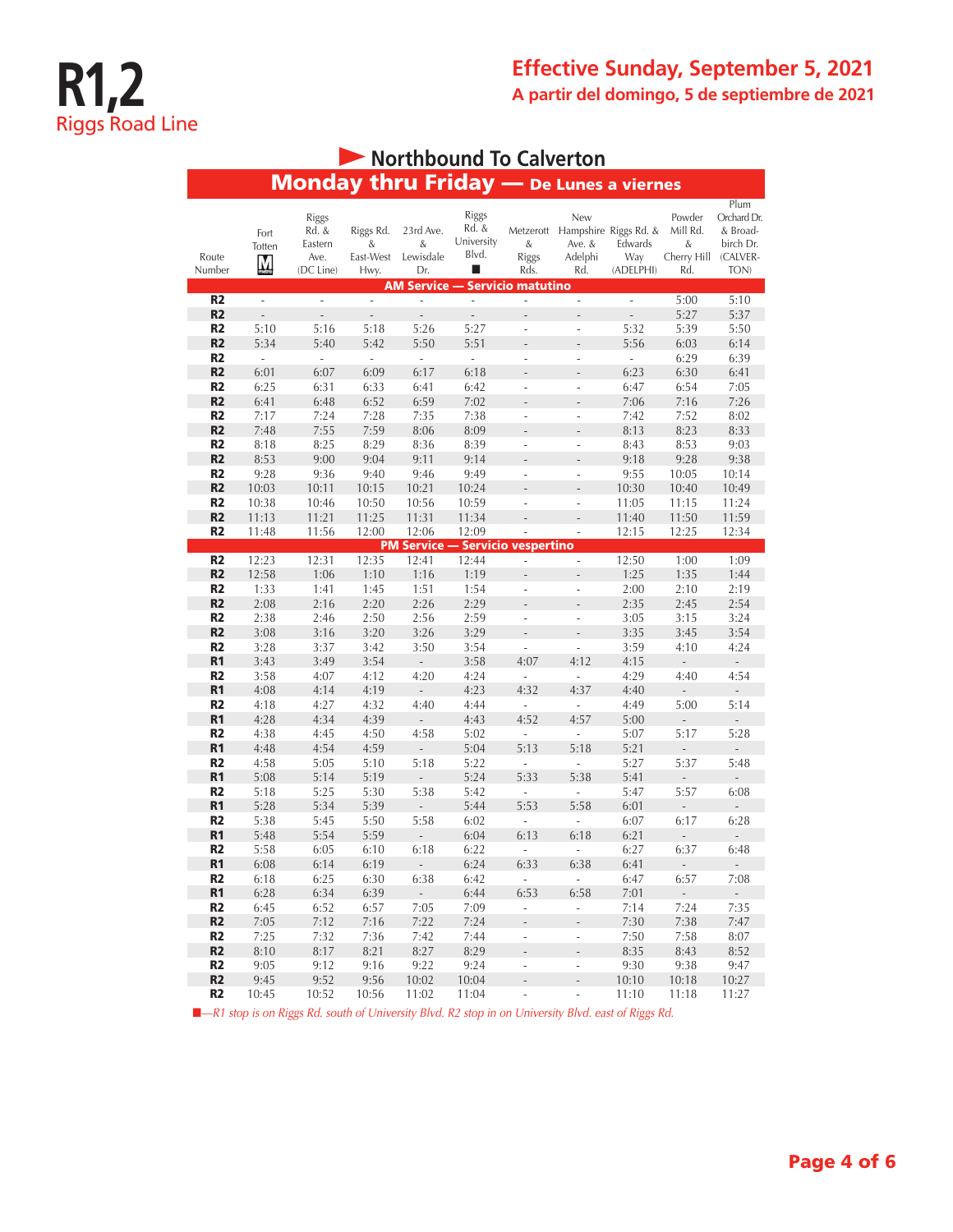| <b>Saturday - Sábados</b> |                                                        |                                               |                                               |                                    |                                             |                                     |                                                |                                                         |  |  |  |  |
|---------------------------|--------------------------------------------------------|-----------------------------------------------|-----------------------------------------------|------------------------------------|---------------------------------------------|-------------------------------------|------------------------------------------------|---------------------------------------------------------|--|--|--|--|
| Route<br>Number           | Plum<br>Orchard Dr.<br>& Healing<br>Way<br>(Calverton) | Powder Mill<br>Rd.<br>&<br>Cherry<br>Hill Rd. | Riggs Rd.<br>&<br>Edwards<br>Way<br>(Adelphi) | University<br>Blvd. &<br>Riggs Rd. | 23rd Ave.<br>&<br>Hannon St.<br>(Lewisdale) | Riggs Rd.<br>&<br>East-West<br>Hwy. | Riggs Rd.<br>&<br>Eastern<br>Ave.<br>(DC Line) | <b>FORT</b><br><b>TOTTEN</b><br>$\overline{\mathsf{M}}$ |  |  |  |  |
|                           | <b>AM Service - Servicio matutino</b>                  |                                               |                                               |                                    |                                             |                                     |                                                |                                                         |  |  |  |  |
| R2                        | 6:00                                                   | 6:06                                          | 6:16                                          | 6:22                               | 6:25                                        | 6:33                                | 6:38                                           | 6:42                                                    |  |  |  |  |
| R <sub>2</sub>            | 6:50                                                   | 6:56                                          | 7:06                                          | 7:12                               | 7:15                                        | 7:23                                | 7:28                                           | 7:32                                                    |  |  |  |  |
| R2                        | 7:50                                                   | 7:56                                          | 8:06                                          | 8:12                               | 8:15                                        | 8:23                                | 8:28                                           | 8:32                                                    |  |  |  |  |
| R <sub>2</sub>            | 8:50                                                   | 8:56                                          | 9:06                                          | 9:12                               | 9:15                                        | 9:23                                | 9:28                                           | 9:32                                                    |  |  |  |  |
| R2                        | 9:50                                                   | 9:56                                          | 10:06                                         | 10:12                              | 10:15                                       | 10:23                               | 10:28                                          | 10:32                                                   |  |  |  |  |
| R <sub>2</sub>            | 10:55                                                  | 11:01                                         | 11:11                                         | 11:17                              | 11:20                                       | 11:28                               | 11:33                                          | 11:37                                                   |  |  |  |  |
| R <sub>2</sub>            | 11:55                                                  | 12:01                                         | 12:11                                         | 12:17                              | 12:20                                       | 12:28                               | 12:33                                          | 12:37                                                   |  |  |  |  |
|                           |                                                        |                                               |                                               |                                    | <b>PM Service - Servicio vespertino</b>     |                                     |                                                |                                                         |  |  |  |  |
| R <sub>2</sub>            | 1:00                                                   | 1:06                                          | 1:16                                          | 1:22                               | 1:25                                        | 1:33                                | 1:38                                           | 1:42                                                    |  |  |  |  |
| R <sub>2</sub>            | 2:05                                                   | 2:11                                          | 2:23                                          | 2:29                               | 2:32                                        | 2:41                                | 2:46                                           | 2:51                                                    |  |  |  |  |
| R <sub>2</sub>            | 3:05                                                   | 3:11                                          | 3:23                                          | 3:29                               | 3:32                                        | 3:41                                | 3:46                                           | 3:51                                                    |  |  |  |  |
| R <sub>2</sub>            | 4:05                                                   | 4:11                                          | 4:23                                          | 4:29                               | 4:32                                        | 4:41                                | 4:46                                           | 4:51                                                    |  |  |  |  |
| R <sub>2</sub>            | 5:05                                                   | 5:11                                          | 5:23                                          | 5:29                               | 5:32                                        | 5:41                                | 5:46                                           | 5:51                                                    |  |  |  |  |
| R <sub>2</sub>            | 6:10                                                   | 6:16                                          | 6:25                                          | 6:31                               | 6:34                                        | 6:42                                | 6:47                                           | 6:51                                                    |  |  |  |  |
| R <sub>2</sub>            | 7:10                                                   | 7:16                                          | 7:25                                          | 7:31                               | 7:34                                        | 7:42                                | 7:47                                           | 7:51                                                    |  |  |  |  |
| R <sub>2</sub>            | 8:10                                                   | 8:16                                          | 8:25                                          | 8:31                               | 8:34                                        | 8:42                                | 8:47                                           | 8:51                                                    |  |  |  |  |
| R2                        | 9:00                                                   | 9:06                                          | 9:15                                          | 9:21                               | 9:24                                        | 9:32                                | 9:37                                           | 9:41                                                    |  |  |  |  |

### **Southbound to Fort Totten station**

**R2** 9:00 9:06 9:15 9:21 9:24 9:32 9:37 9:41<br>On four Federal holidays, Columbus Day, Veterans' Day, Martin Luther King, Jr. Day, and Presidents' Day, the *Saturday schedule will be in effect.*

*Metrobus proveerá servicio con horario de sábado durante los cuatro días festivos de Columbus Day, Veterans Day, Martin Luther King Jr. Day, y Presidents' Day.*

#### **Northbound To Calverton** Saturday — Sábados Plum Riggs Rd. University Riggs Powder Mill Orchard Dr. & Riggs Rd. 23rd Ave. Blvd. Rd. & Rd. & Healing Fort Eastern & & & Edwards & Way Totten East-West Riggs (CALVER-Route Ave. Lewisdale Way Cherry M Number (DC Line) Hwy. Dr. Rd. (Adelphi) Hill Rd. TON) **Service — Servicio matutino R2** - - - - - - - - - 5:50 5:59 **R2** 6:00 6:06 6:10 6:17 6:20 6:25 6:34 6:43 **R2** 7:00 7:06 7:10 7:17 7:20 7:25 7:34 7:43 **R2** 8:00 8:06 8:10 8:17 8:20 8:25 8:34 8:43 **R2** 9:00 9:06 9:10 9:17 9:20 9:25 9:34 9:43 **R2** 10:00 10:07 10:12 10:20 10:23 10:29 10:40 10:50 **R2** 11:00 11:07 11:12 11:20 11:23 11:29 11:40 11:50 Service — Servicio vesperti **R2** 12:00 12:07 12:12 12:20 12:23 12:29 12:40 12:50 **R2** 1:00 1:09 1:16 1:25 1:30 1:37 1:48 1:58 **R2** 2:00 2:09 2:16 2:25 2:30 2:37 2:48 2:58 **R2** 3:00 3:09 3:16 3:25 3:30 3:37 3:48 3:58 **R2** 4:00 4:09 4:16 4:25 4:30 4:37 4:48 4:58 **R2** 5:00 5:07 5:12 5:21 5:25 5:31 5:42 5:52 **R2** 6:00 6:07 6:12 6:21 6:25 6:31 6:42 6:52 **R2** 7:00 7:07 7:12 7:21 7:25 7:31 7:42 7:52

**R2** 8:00 8:07 8:12 8:21 8:25 8:31 8:42 8:52<br>On four Federal holidays, Columbus Day, Veterans' Day, Martin Luther King, Jr. Day, and Presidents' Day, the *Saturday schedule will be in effect.*

*Metrobus proveerá servicio con horario de sábado durante los cuatro días festivos de Columbus Day, Veterans Day, Martin Luther King Jr. Day, y Presidents' Day.*